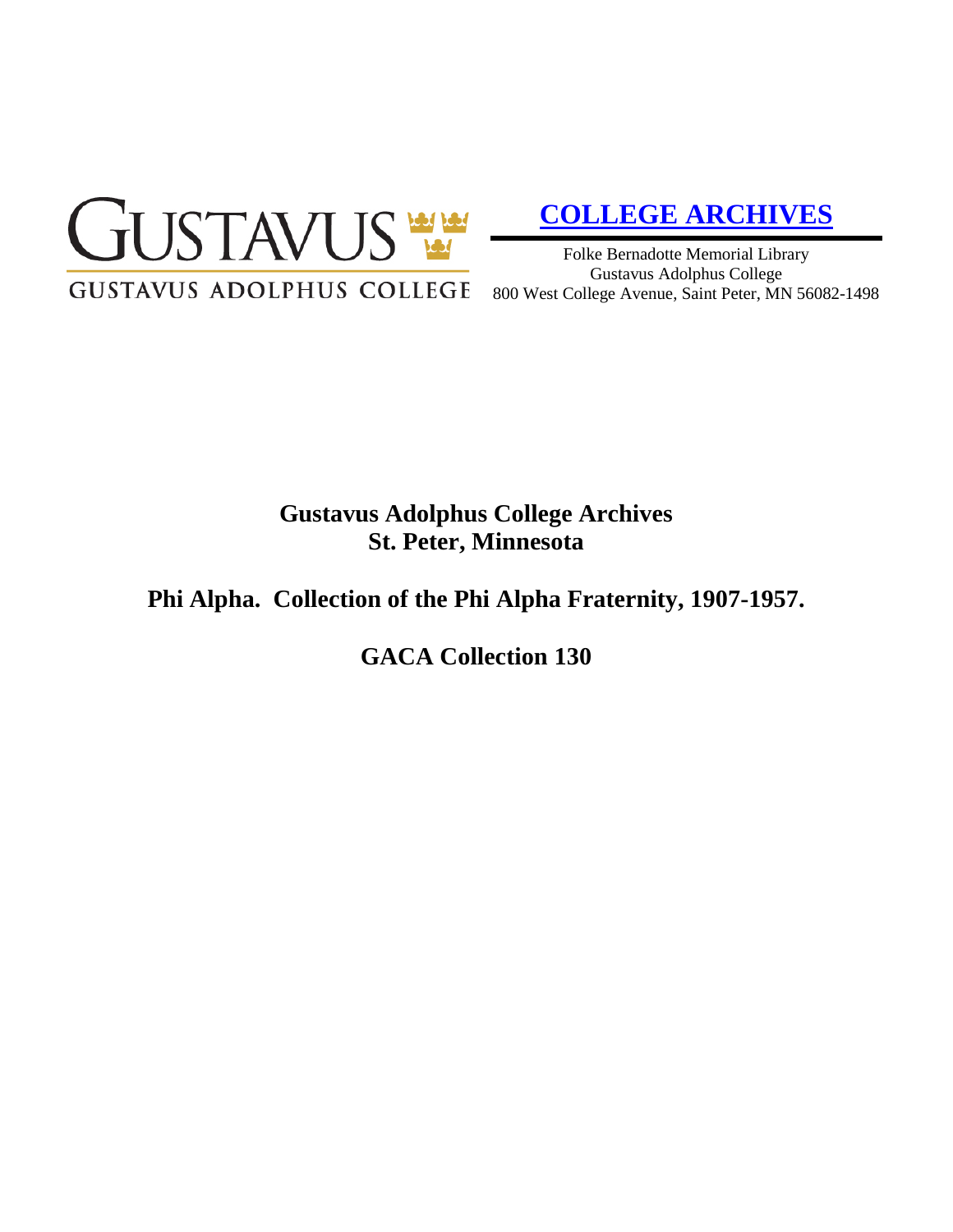## **Phi Alpha. Collection of the Phi Alpha Fraternity, 1907-1957. GACA Collection 130. 1 Hollinger box.**

## **ABSTRACT:**

The Phi Alpha collection primarily contains materials created during the organization's early years when the group was known as the Philolexian Society and Philolexian Assembly. Materials include correspondence, minutes, financial records, programs, and the debating fraternity's song. Documents from the Phi Alphas include programs. Members were known as the Philolexians and later as either the Phi Alphs or Alphs at Gustavus Adolphus College. The organization evolved from a debating society into a Greek fraternity during 1927.

### **HISTORICAL NOTE:**

The Phi Alpha fraternity formed as the Philolexian Society. Philolexians held their first meeting as a recognized organization on 11 February 1908. Only males were allowed to join this debating society. This title was used from 1908 into 1914. Then, it became the Philolexian Assembly from 1914 until 1927. Members changed the name to Phi Alpha on 12 November 1927. According to the student paper, the decision to become Phi Alpha occurred after a lengthy and weighty discussion. The fraternity remained active as of spring 2009.

#### **RESTRICTIONS:**

There are no restrictions on use of this collection for research purposes. The researcher assumes full responsibility for observing all copyright, property, and libel laws as they apply.

Researchers must use collection in accordance with the policies of the College Archives, the Folke Bernadotte Memorial Library, and Gustavus Adolphus College.

#### **COLLECTION CITATION:**

Phi Alpha. Collection of the Phi Alpha Fraternity, 1907-1957. GACA Collection 130. Gustavus Adolphus College Archives, St. Peter, Minnesota.

#### **PROCESSED BY:**

Jeff A. Jenson processed this collection and developed the finding aid during April 2009.

#### **SUBJECT HEADINGS:**

Gustavus Adolphus College—Phi Alpha. Gustavus Adolphus College—Philolexian Assembly. Gustavus Adolphus College—Philolexian Society. Gustavus Adolphus College—Fraternities. Gustavus Adolphus College—Student organizations.